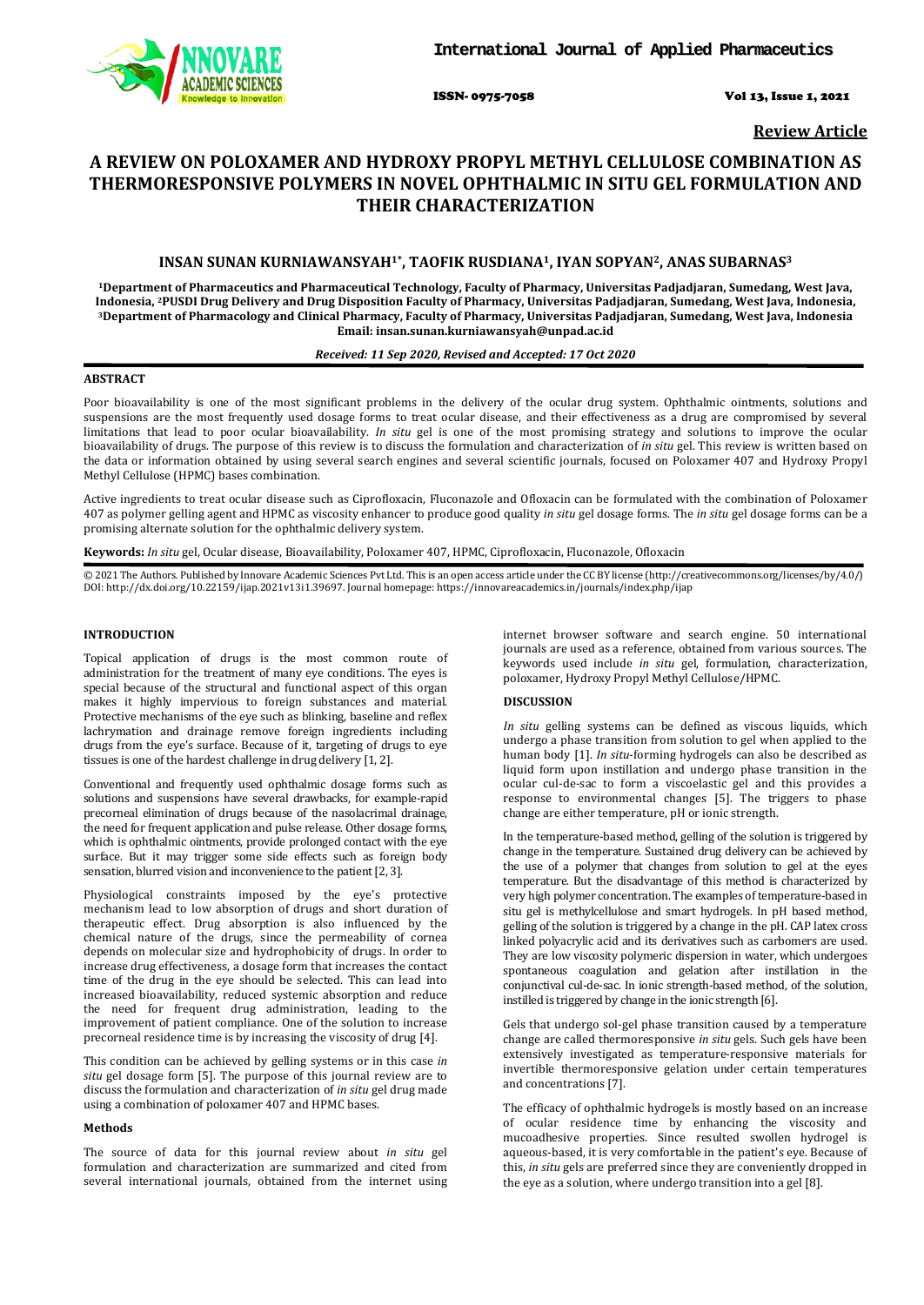One of the journals claims that among all *in situ* gel-forming systems, activation by change in ionic strength is most effective. The advantage is based on the fact that fluctuations in pH and temperature, which could cause changes in the gelation process, are not associated with the ionactivated system. These fluctuations in pH could cause ocular irritation, and storage conditions could lead to changes in temperature [9].

There are several mechanisms of *in situ* gels based on its physical mechanism: swelling, diffusion and formation based on the chemical reaction. In the swelling mechanism, *in situ* formation may also occur when a material absorbs water from the surrounding environment and expand to the desired space. One such substance is myverol (glycerol mono-oleate), which is polar lipid that swells in water to form lyotropic liquid crystalline phase structures [10].

In the diffusion mechanism, it involves the diffusion of solvent from polymer solution into surrounding tissue and results in precipitation or solidification of polymer matrix. N-methyl pyrrolidone (NMP) has been shown to be useful solvent for such system. And in the chemical reaction mechanism, chemical reactions that results *in situ*  gelation may involve precipitation of inorganic solids from supersaturated ionic solutions, enzymatic processes, and photoinitiated processes [11-13].

According to this journal written by Chand *et al.*, The polymers used in *in situ* gel should be nontoxic and non-absorbable from the gastrointestinal tract. It should adhere quickly to moist tissue and should possess some site-specificity, be a non-irritant to the mucous membranes, and possess a wide margin of safety both locally and systemically. Another important thing, the cost of the polymer should be not too high so that prepared dosage form remains competitive [14].

Another journal written by Saini et al., describe the ideal characteristics of polymers for the preparation of in situ ophthalmic gel. It should be biocompatible, capable of adhering to mucus membrane, have pseudoplastic behavior, has good tolerance and optical clarity, influences the tear behavior and the polymer should be capable of decreasing the viscosity with increasing shear rate [15].

Laddha and Mahajan also describe three ideal properties for *in situ*  formulations: physical state, phase transition and strength of gel [16]. First, the formulation should be a free-flowing liquid which allows ease of administration with reproducible dose delivery. Second, upon instillation, it should undergoes sol-to-gel formation by phase transition [17]. And the third, formed gel should be strong enough to withstand the shear force in the cul-de-sac, which prolongs the residence time of the drug [18].

Poloxamer and HPMC are two of the most widely used excipients in the formulation of *in situ* gel, mainly for the temperature-based type. Temperature-sensitive systems are the most commonly studied class of stimuli-responsive polymer systems for ocular targeting [19]. The use of a biomaterial that undermines the transition process from sol to gel form is triggered by a change in temperature is an attractive way to achieve *in situ* formation [20]. Physiologic temperature where there is no need of an external source of heat other than that of the body for gelation is the ideal phase transition temperature for this type of systems. Temperature-sensitive *in situ*  gels can be classified into negatively thermosensitive, positively thermo-sensitive, and thermally reversible gels [21]. Poloxamer (or Pluronic) is the most commonly used polymers in preparations of thermosensitive *in situ* gel. Another widely used polymers are xyloglucan, chitosan and naturally occurring cellulose derivative. HPMC and MC belongs to the cellulose derivative group of the polymer [22]. Its also employed as another basic formulation component of *in situ* gel formulation. It functions as a viscosity enhancer in order to achieve the desired consistency so as to facilitate sustained drug release [23].

Poloxamer are a water-soluble tri-block copolymer that consisted of two polyethylene oxide and polypropylene oxide core in an ABA configuration. Poloxamer commercially, also known as pluronic and has good thermal setting property and increased drug residence time. It is used as a gelling agent and solubilizing agent. Poloxamer gives colorless, transparent gel. The mechanism of poloxamer is as follows: At room temperature (25 °C), it behaves as a viscous liquid and is transformed to transparent gel when temperature increases (37 °C). At low temperature, it forms a small micellar subunit in solution and increases in temperature results increase in viscosity, leads to swelling to form a large micellar cross-linked network [24, 25].

Poloxamers, commercially available and sold as Pluronic®, are triblock copolymers composed of polyethylene oxide (PEO) units and polypropylene oxide (PPO) units (PEO/PPO/PEO). It exhibits reverse thermal gelation under a certain temperature and concentration. Pluronic F68 (PF68), which is an analog of Pluronic F127 (PF127), was added to PF127 solution to increase its gelation temperature [26].

Poloxamer 407 (PF-127) is a nonionic surfactant composed of poly (ethylene oxide)-b(poly(propylene oxide)-b-poly(ethylene oxide) (PEO-PPOPEO) that shows amphiphilic behavior because of hydrophobic propylene oxide domains and hydrophilic ethylene oxide domains [27]. Pluronic F127 exhibits sol to gel transition at 37  $°C$  when used at a higher concentration of (25%-30%) (w/v). By using different series of poloxamers, cross-linking agents, by changing pH and ionic strength gelation, the temperature can be adjusted within the range of 33-36 °C [28].

HPMC is a semisynthetic, inert, viscoelastic polymer which is nonionic nontoxic, a good carrier for application of pharmaceutical drug which shows high swelling capacity [29, 30]. Methylcellulose solutions transform into opaque gel between  $40-50$  °C, whereas HPMC shows a phase transition between 75-90 °C. These phase transition temperatures can be lowered by chemical or physica modifications [31]. The mechanism of HPMC gellation process is as follows: Gelation of cellulose solutions is caused by the hydrophobic interactions between molecules containing methoxy substitution. At low temperatures, the macromolecules are hydrated and polymerpolymer interaction is minimal. As the temperature is raised, the polymers will gradually lose their water of hydration. This condition is reflected by a decline in relative viscosity [32]. For the main discussion, we will compare three journals about Poloxamer 407 and HPMC combination as reference.

A. Controlled ocular drug delivery of ofloxacin using temperature modulated *in situ* gelling systems. Authors: Upendra Nagaich, Nidhi Jain, Divya Kumar and Neha Gulati. Published in Journal of the Scientific Society, Vol 40/Issue 2/May-August 2013 [32].

B. *In situ* Gelling Ophthalmic Formulations for Sustained Release and Enhanced Ocular Delivery of Fluconazole. Authors: Nabil Abdullah Ali Khatera, Osama A. Soliman and Elham A. Mohamed. Published in IOSR Journal of Pharmacy and Biological Sciences (IOSR-JPBS) Volume 11, Issue 2 Ver. I(Mar.-Apr.2016), PP 43-51 [33].

C. Ophthalmic *In situ* Sustained Gel of Ciprofloxacin, Preparation and Evaluation Study. Authors: Fadia Yassir Al-Bazzaz and Myasar Al-Kotaji. Published in International Journal of Applied Pharmaceutics Vol 10, Issue 4, 2018 [1].

#### **Formulation**

#### **Formulation of** *in situ* **gel from journal A**

#### **Table 1: Formula of developed in situ gel systems**

| <b>Formulation</b>            |       | F <sub>2</sub> | F3    | F4    | F5    |
|-------------------------------|-------|----------------|-------|-------|-------|
| Ofloxacin $(\% w/v)$          | 0.3   | 0.3            | 0.3   | 0.3   | 0.3   |
| Pluronic F 127 (% $w/v$ )     | 16    | 18             | 20    | 22    | 24    |
| HPMC 50 cps $(\% w/v)$        | 1.5   | 1.5            | 1.5   | 1.5   | 1.5   |
| NaCl $(\% w/v)$               | 0.51  | 0.51           | 0.51  | 0.51  | 0.51  |
| Benzalkonium chloride (% w/v) | 0.01  | 0.01           | 0.01  | 0.01  | 0.01  |
| Disodium hydrogen phosphate   | 1.125 | 1.125          | 1.125 | 1.125 | 1.125 |
| Distilled water (ml)          | 100   | 100            | 100   | 100   | 100   |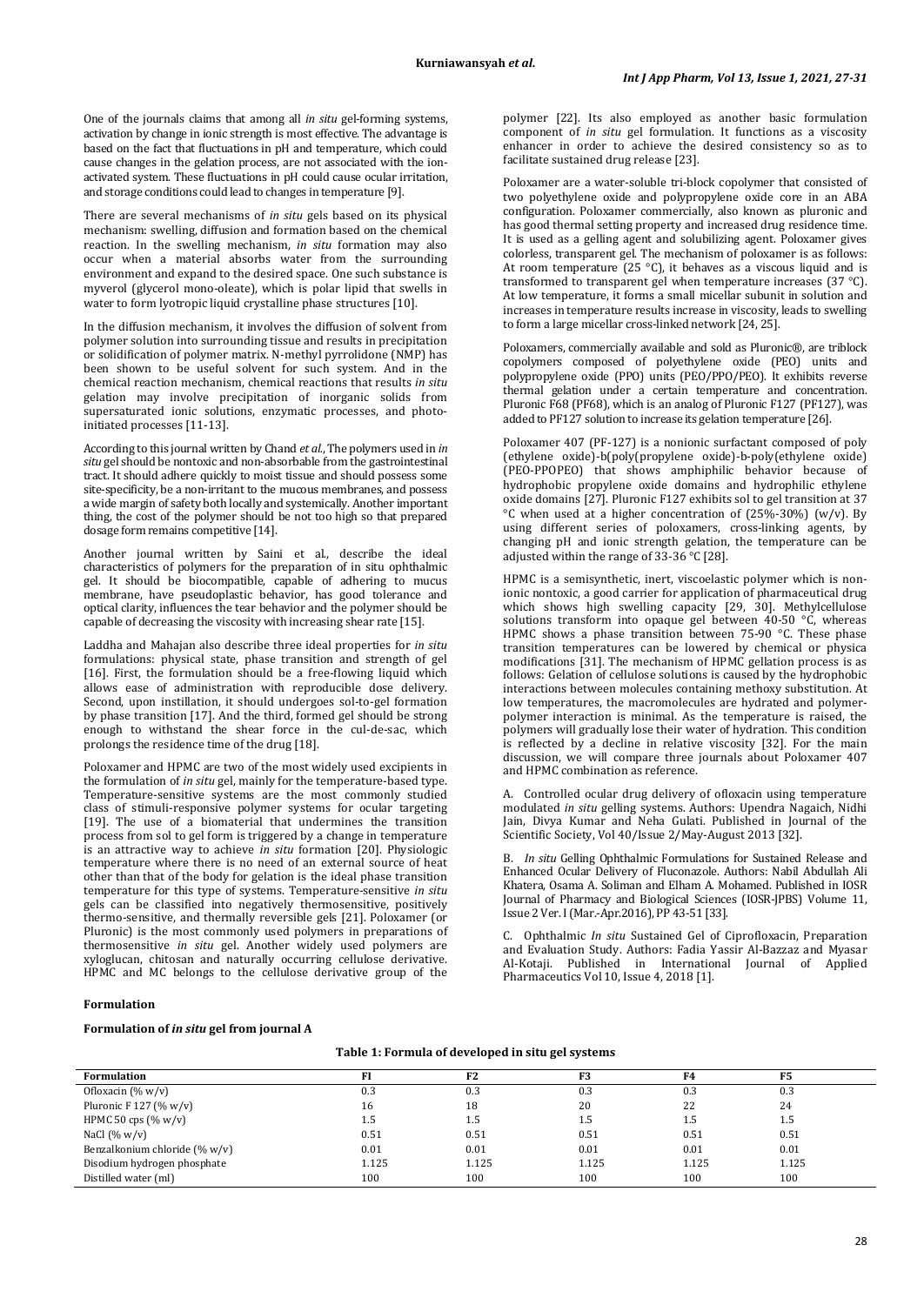## **Formulation of** *in situ* **gel from journal B**

## **Table 2: Composition of fluconazole selected** *in situ* **gel formulations**

| Ingredients | <b>Formulation code</b>                      |      |                                      |      |  |  |
|-------------|----------------------------------------------|------|--------------------------------------|------|--|--|
|             | Temperature triggered in situ gelling system |      | Ion activated in situ gelling system |      |  |  |
|             |                                              | F2   | F3                                   | F4   |  |  |
| Fluconazole | 0.3                                          | 0.3  | 0.3                                  | 0.3  |  |  |
| P407        | 15                                           | 15   |                                      |      |  |  |
| HPMC        |                                              |      |                                      |      |  |  |
| ALG         |                                              |      | 0.4                                  | 0.3  |  |  |
| BKC         | 0.01                                         | 0.01 | 0.01                                 | 0.01 |  |  |
| Water q. s. | 100                                          | 100  | 100                                  | 100  |  |  |

#### **Formulation of** *in situ* **gel from journal C**

#### **Table 3: Composition of ophthalmic in situ gels of ciprofloxacin hydrochloride % (w/w)**

| Formula         | Ciprofloxacin HC1 | P407  | <b>HPMC</b> | Benzalkonium chloride | Sodium chloride equivalent to |
|-----------------|-------------------|-------|-------------|-----------------------|-------------------------------|
| F <sub>1</sub>  | 0.3               | 13    | 0.2         | 0.02                  | 0.9                           |
| F <sub>2</sub>  | 0.3               | 13    | 0.4         | 0.02                  | 0.9                           |
| F3              | 0.3               | 15    | 0.6         | 0.02                  | 0.9                           |
| F4              | 0.3               | 16.25 | 0.2         | 0.02                  | 0.9                           |
| F <sub>5</sub>  | 0.3               | 16.25 | 0.4         | 0.02                  | 0.9                           |
| F <sub>6</sub>  | 0.3               | 16.25 | 0.6         | 0.02                  | 0.9                           |
| F7              | 0.3               | 17.5  | 0.2         | 0.02                  | 0.9                           |
| F8              | 0.3               | 17.5  | 0.4         | 0.02                  | 0.9                           |
| F <sub>9</sub>  | 0.3               | 17.5  | 0.6         | 0.02                  | 0.9                           |
| F <sub>10</sub> | 0.3               | 20    | 0.4         | 0.02                  | 0.9                           |
| F11             | 0.3               | 16.25 | 0           | 0.02                  | 0.9                           |
| F <sub>12</sub> | 0.3               | 17.5  |             | 0.02                  | 0.9                           |

The differences between all three formulations from each journal is the active ingredients used. Ofloxacin for the first, Fluconazole for the second and Ciprofloxacin for the third. Ofloxacin and Ciprofloxacin acts as an antibiotic, whereas Fluconazole on the other hand acts as an antifungal. The concentration of the excipients such as Poloxamer 407, HPMC, and Benzalkonium Chloride as preservative ingredients is different too. Another differences between the three of them is the amount of formulations variant. The third journals use 12 formula, higher than the other two journals (five and four formula for the first and the second journal). Because of this, the result from Journal C is better from Journal A and B.

#### **Preparation methods**

#### **a. Journal A (Controlled ocular drug delivery of ofloxacin using temperature modulated** *in situ* **gelling system)**

Aqueous solutions of Pluronic F127 and HPMC were prepared by dispersing them in distilled water with constant stirring. Ofloxacin was dissolved in glacial acetic acid and added to HPMC solution. HPMC drug solution was then poured into Pluronic solution with constant agitation and was allowed to stand at 4 °C for 24 h to make a clear solution [32].

#### **b. Journal B (***In situ* **gelling ophthalmic formulations for sustained release and enhanced ocular delivery of fluconazole)**

Different *in situ* gelling preparations of FLZ (Fluconazole) were prepared under aseptic conditions to ensure the sterility of the final products. Based on the gelling capacity results, optimal concentration(s) of each polymer (P407, ALG, and CP934) with HPMC were determined. The required amount of each polymer was dispersed in 45 ml phosphate buffer saline (PBS) containing 0.01% benzalkonium chloride (BKC) as a preservative and stirred till complete dissolution. FLZ  $(0.3\% \text{ w/v})$  was dissolved in 45 ml PBS and HPMC was added. The two resultant solutions were mixed using a magnetic stirrer. The volume was adjusted to 100 ml and transferred to a dry, clean, and sterile glass bottle.

*In situ* gel of P407 was prepared by following the same method except that the polymer was added to previously cooled PBS to 4 °C. For plain formulations used for assessment of gelling capacity were prepared at the same method except that FLZ was not added [33].

## **c. Journal C (Ophthalmic** *in situ* **sustained gel of ciprofloxacin, preparation and evaluation study)**

Twelve different formulas of ciprofloxacin HCl *in situ* gel were prepared by using different concentrations of (P407) with different concentrations of HPMC.

An *in situ* gel of ciprofloxacin was prepared by using the cold method [10, 34]. The required amount of (P407) was added to acetate buffer (pH 4.5) (at 4 °C) with gentle mixing and then allowed to hydrate overnight at the same temperature. The required amount of viscosity enhancing agent, HPMC, was dissolved in hot acetate buffer and cooled to 4 °C and then added to polymer solutions. Ciprofloxacin HCl was dissolved in the required amount of acetate buffer and then sodium chloride and benzalkonium chloride were added to the solution. After that, the drug solution was added to the polymer solution and mixed.

The samples were then transferred to vials and stored in a refrigerator overnight. Finally, the vials were sterilized by autoclave at 121 °C at 15 psi for 20 min [1, 35].

The differences between the three preparation methods above is the sterilization process. Method from Journal B and C explains the aseptic and sterilization process to ensure that the product is in a sterile condition.

## **Characterization**

Characterization and evaluation of *in situ* gel from the three journal is similar.

#### **a. Visual appearance and clarity**

The appearance of the prepared *in situ* gel systems was determined visually. Clarity of the *in situ* gel was observed against a white and black background for presence of any particulate matter [1, 36, 37].

#### **b. Drug content**

*In situ* gel forming systems were also characterized for the drug content. 1 ml of the preparation was left for 24 h in simulated artificial tear fluid (pH 7.4) and the sample was analyzed in ultraviolet spectrophotometer (UV 1601, Shimadzu, Japan) at 288 nm [1, 37, 38].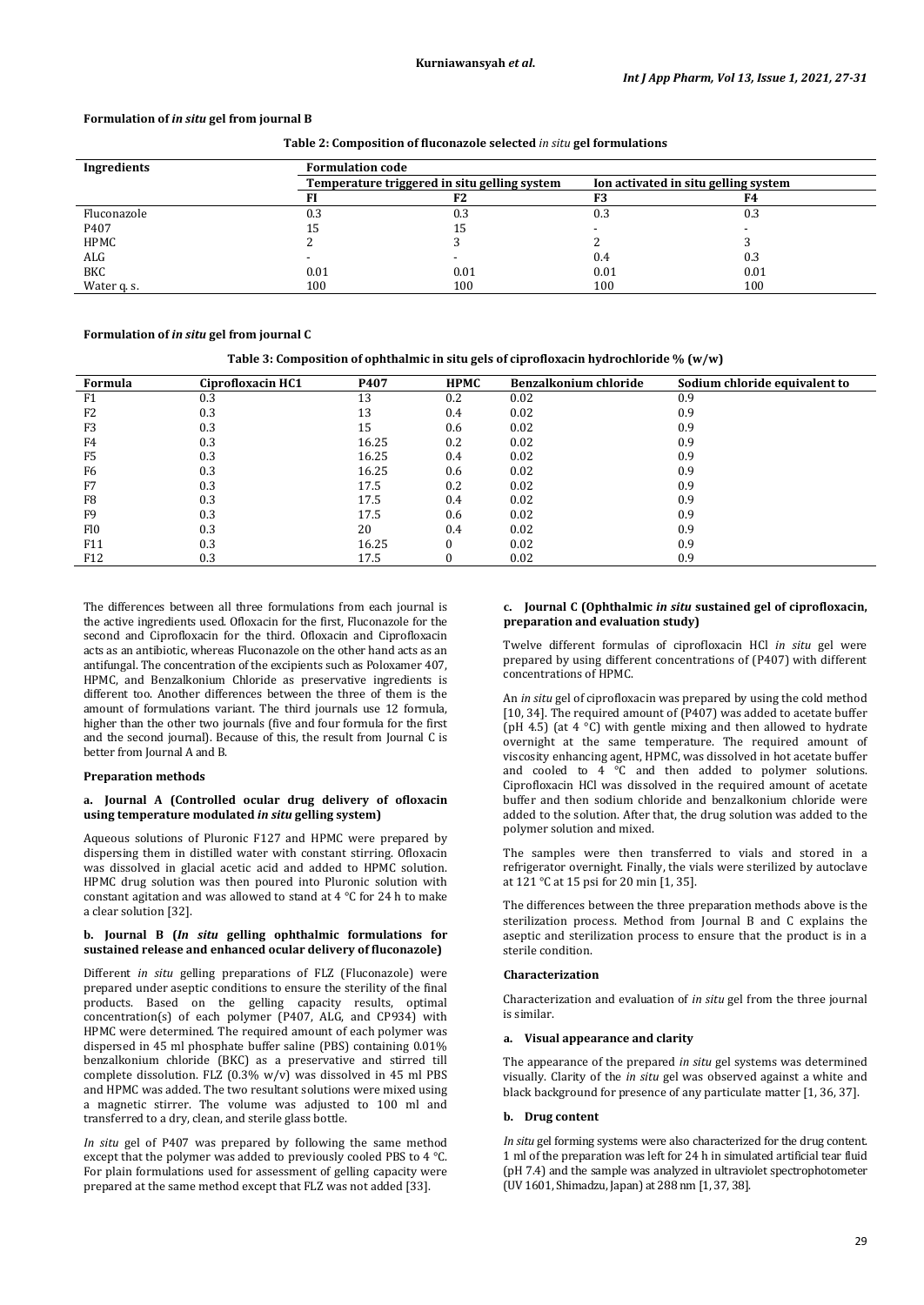## **c. Viscosity and pH**

The viscosity was measured using a Brookfield viscometer (LV-DVE model, Brookfield, USA). pH of the formulation was measured using a digital pH meter [1, 37-39].

# **d. Gelling capacity**

The gelling capacity was determined by placing one drop of the formulation in a vial containing 2 ml of freshly prepared artificial tear fluid and visually assessing time for gelation and the time taken for the gel to redissolve. The composition of artificial tear fluid used was NaCl 0.670 g, sodium bicarbonate 0.200 g, calcium chloride 2H2 O 0.008 g, in 100.0 ml of purified water [1, 40].

#### **e. Ocular irritancy test**

Draize irritancy test was performed on male albino rabbit (or female rabbit in Journal C) in order to demonstrate the safety potential of prepared formulation in animal model. A total of 100 µl of the optimized batch formula was placed in the lower cul-de-sac and was observed at various time intervals. Rabbits were visually examined for any redness, swelling or excessive tear production [1, 41].

#### **f.** *In vitro* **studies**

Dissolution studies of samples were performed using Franz diffusion apparatus and phosphate buffer (pH 7.4) as a dissolution medium. Phosphate buffer with pH 7.4 will simulate the lachrymal fluid. The temperature was maintained at 37+0.5 °C with the speed of rotation maintained at 100 rpm. The samples were withdrawn at various time intervals and analysed spectrophotometrically for the drug content [1, 42-46].

#### **g.** *In vivo* **studies**

*In vivo* therapeutic efficacy of developed optimized formulation and marketed eye drop formulation was investigated by using normotensive New Zeland albino rabbits. Intra ocular pressure of normotensive rabbits decreased within 1 h administration of single dose of developed in situ gel system and showed 10.86±4.33 % reduction which continued upto 8 h with 31.22±3.65 % reduction (p<0.01). It is worthy to note that marketed eye drop formulation immediately reduced intraocular pressure with 18.22±4.42 % up to 2 to 3 h. From the *in vivo* study, it was concluded that the after administration of developed in situ gel in the rabbit eye, it turned out in gel form. During gel formulation, formulation got converted into the gel and thus drug release become slowly. Developed formulation confirmed gelling ability of poloxamer-407 at physiological conditions where as HPMC K15M enhances viscosity and sustained release profile of developed formulation. It was also observed that initial reduction in intraocular pressure was very rapid, this may be due to slow conversion of solution to gel formulation, but the reduction in intraocular pressure became slow in latter period after gel formation. It was observed after administration of marketed eye drop formulation, the rapid reduction in intraocular pressure upto 3 h, but due to liquid nature of formulation it had no ability to retain in cul de sac region. The results showed that after 3 h % decrease in IOP again decrease in case of marketed formulation due to its liquid nature [47, 48-50].

Evaluation result from all three journals and formulations shows that the developed formulation of *in situ* gel using combination of Poloxamer 407 (Pluronic F127) as gelling agent and HPMC as viscosity modifying agent is succesfully formulated. The optimized formula from each of the three journals represent a promising alternative solution to the conventional ophthalmic dosage forms because of its ability to enhance bioavailability.

# **CONCLUSION**

Ophthalmic *in situ* gel is able to change into gel when applied to the eye. An *in situ* gel drug delivery system provides several benefits, such as prolonged pharmacological duration of action, simpler production techniques, and low cost of manufacturing as compared to conventional drug delivery systems. Poloxamer 407 is a well-known stimuli-responsive polymer type with thermoresponsive behaviour. It is commonly used as an eye drug delivery system as it could prolong drug release for eye tissue. The addition of hydroxypropyl methyl

cellulose (HPMC) can reduce the concentration of poloxamer 407 needed to form *in situ* gel gelation. Active ingredients to treat ocular disease such as Ciprofloxacin, Fluconazole and Ofloxacin can be formulated with the combination of Poloxamer 407 as polymer gelling agent and HPMC as viscosity enhancer to produce a good quality *in situ*  gel dosage forms. Compared to the conventional ophthalmic dosage, the *in situ* gel dosage forms can be a promising alternate solution for ophthalmic delivery system.

# **FUNDING**

Nil

#### **AUTHORS CONTRIBUTIONS**

All the authors have contributed equally.

## **CONFLICT OF INTERESTS**

The authors declare no conflicts of interest.

#### **REFERENCES**

- 1. Al-Bazzaz, Al-Kotaji. Ophthalmic in-situ sustained gel of ciprofloxacin, preparation and evaluation study. Int J Appl Pharm 2018;10:153-61.
- 2. Wu Y, Liu Y, Li X, Kebebe D, Zhang B, Ren J, *et al.* Research progress of in-situ gelling ophthalmic drug delivery system. Asian J Pharm Sci 2019;14:1-15.
- 3. Fathalla MA, Vangala ZA, Longman M, Khaled KA, Hussein AK, ElGarhy OH, Alany RG. Poloxamer-based thermoresponsive ketorolac tromethamine in situ gel preparations: design, characterisation, toxicity and transcorneal permeation studies. Eur J Pharm Biopharm 2017;114:119-34.
- 4. Preethi GB, Narendra E. Formulation and evaluation of in situ mucoadhesive ophthalmic hydrogel for sustained delivery of pefloxacin mesylate. Int J Pharm Pharm Sci 2015;7:345-50.
- 5. Anuja TK, Rahul LJ, Pradnya BS, Satwashila SK. Design and evaluation of modified chitosan based in situ gel for ocular drug delivery. Int J Pharm Pharm Sci 2017;9:87-91.
- 6. Agarwal K, Mehta N, Namdev A, Gupta A. In-situ gel formation for ocular drug delivery system an overview. Asian J Biomed Pharm Sci 2011;1:1-7.
- 7. Lou J, Hu W, Tian R, Zhang H, Jia Y, Zhang J, *et al*. Optimization and evaluation of a thermoresponsive ophthalmic *in situ* gel containing curcumin-loaded albumin nanoparticles. Int J Nanomed 2014;9:2517-25.
- 8. Rajoria G, Gupta A. In-situ gelling system: a novel approach for ocular drug delivery. Am J PharmTech Res 2012;2:24-53.
- 9. Kotreka UK, Davis VL, Adeyeye MC. Development of topical ophthalmic *In situ* gel forming estradiol delivery system intended for the prevention of age-related cataracts. Plos One 2017;12:1-19.
- 10. Lin HR, Sung KC. Carbopol/Pluronic phase change solutions for ophthalmic drug delivery. J Controlled Release 2000;69:379- 88.
- 11. Parekh HB, Rishad J, Jivani NP, Patel LD, Makwana A, Sameja K. Novel *in situ* polymeric drug delivery system: a review. J Drug Delivery Ther 2012;2:136-45.
- 12. Nirmal HB, Bakliwal SR, Pawar SP. *In situ* gel: new trends in controlled and sustained drug delivery system. Int J Pharm Tech Res 2010;2:1398-408.
- 13. Nerkar TS, Gujarathi NA, Bhushan R, Bakliwal SR, Pawar SP. *In situ* gel: novel approach in sustained and controlled drug delivery system. Pharma Sci Monitor 2013;4:1-18.
- 14. Chand P, Pratibha, Gnnarajan G, Kothiyal. *In situ* gel: a review. Indian J Pharm Biol Res 2016;4:11-9.
- 15. Saini R, Saini S, Singh G, Banerjee A. *In situ* gels-a new trends in ophthalmic drug delivery systems. Int J Pharm Sci Res 2015;6:886-90.
- 16. Laddha UD, Mahajan HS. An insight to ocular *in situ* gelling systems. Int J Adv Pharm 2017;6:31-40.
- 17. El Laithy H, Nesseem D, Shoukry M. Evaluation of two *in situ*  gelling systems for ocular delivery of Moxifloxacin: *in vitro* and *in vivo* studies. J Chem Pharm Res 2011;3:66-79.
- 18. Rathore KS. *In situ* gelling ophthalmic drug delivery system: an overview. Int J Pharm Sci Res 2010;2:30-4.